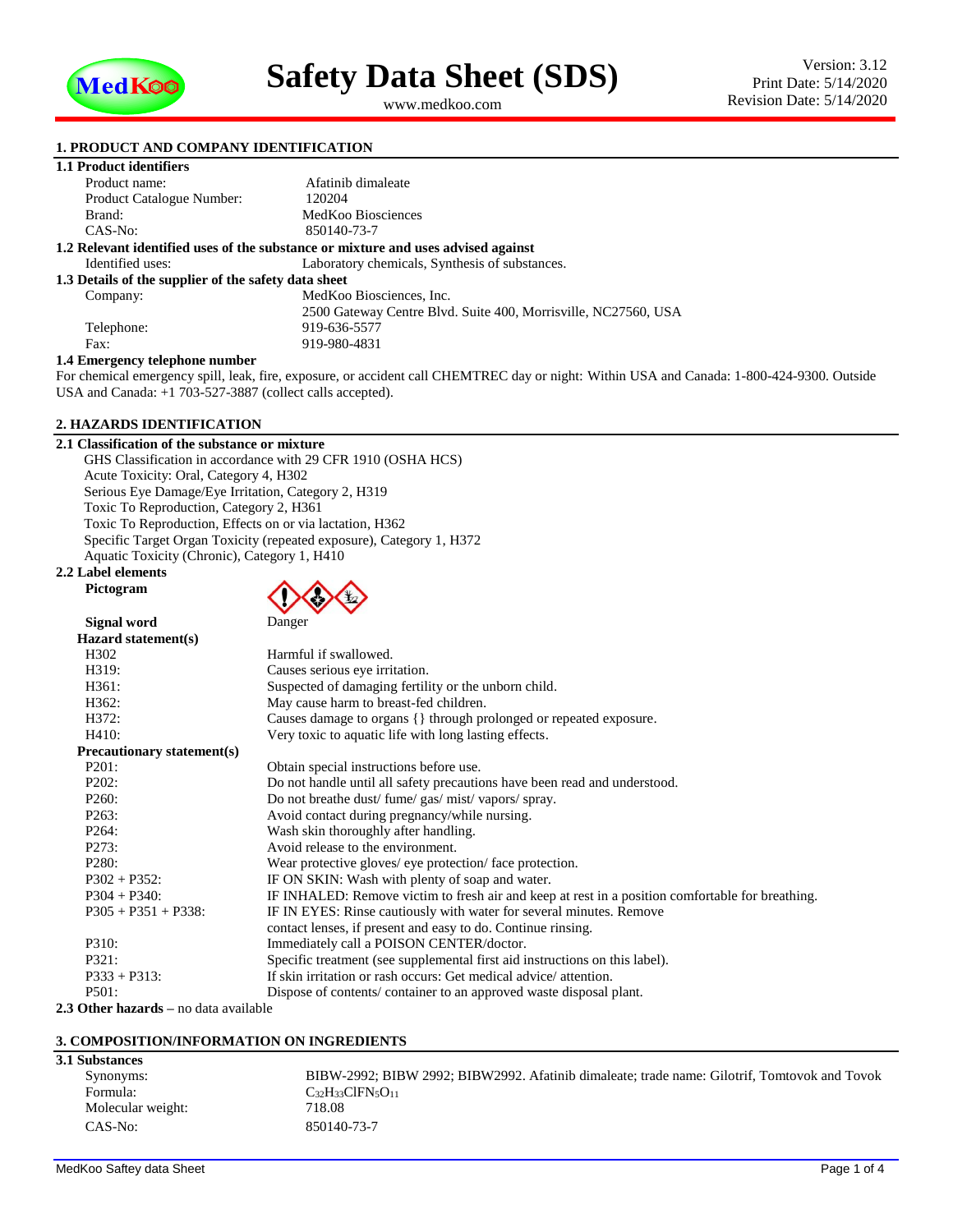| Component          | <b>Classification</b>                                                           | Concentration      |
|--------------------|---------------------------------------------------------------------------------|--------------------|
| Afatinib dimaleate | Acute Tox.(O) 4: H302; Eye Damage 2: H319; Toxic Repro. 2: H361; Toxic Lactate: | $\epsilon = 100\%$ |
|                    | H362; STOT (RE) 1: H372; Aquatic (C) 1: H410                                    |                    |

# **4. FIRST AID MEASURES**

# **4.1 Description of first aid measures**

# **General advice**

Consult a doctor and show this safety data sheet.

# **If inhaled**

Remove to fresh air and monitor breathing. If breathing becomes difficult, give oxygen. If breathing stops, give artificial respiration. Consult a doctor.

# **In case of skin contact**

Immediately wash skin with copious amounts of soap and water for at least 15 minutes. Remove contaminated clothing and shoes and wash before reuse. Consult a doctor.

## **In case of eye contact**

Flush with copious amounts of water for at least 15 minutes. Consult a doctor.

## **If swallowed**

Rinse mouth with water. Do not induce vomiting unless directed to do so by medical personnel. Never give anything by mouth to an unconscious person. Consult a doctor.

# **4.2 Most important symptoms and effects, both acute and delayed**

To the best of our knowledge, the chemical, physical and toxicological properties have not been thoroughly investigated.

**4.3 Indication of immediate medical attention and special treatment needed**

Show this safety data sheet to the doctor in attendance. Immediate medical attention is required.

# **5. FIRE-FIGHTING MEASURES**

# **5.1 Extinguishing media**

**Suitable extinguishing media**

Use water spray, alcohol-resistant foam, dry chemical or carbon dioxide.

**5.2 Special hazards arising from the substance or mixture**

In combustion, may emit toxic fumes.

# **5.3 Precautions for fire-fighters**

Wear suitable protective clothing to prevent contact with skin and eyes and self-contained breathing apparatus.

# **6. ACCIDENTIAL RELEASE MEASURES**

# **6.1 Personal precautions, protective equipment and emergency procedures**

Do not take action without suitable protective clothing - see section 8 of SDS. Evacuate personnel to safe areas. Ensure adequate ventilation. Avoid breathing vapors, mist, dust or gas.

## **6.2 Environmental precautions**

# Do not let product enter drains.

# **6.3 Methods and materials for containment and cleaning up**

Cover spillage with suitable absorbent material. Sweep up material and place in an appropriate container. Hold all material for appropriate disposal as described under section 13 of SDS.

# **6.4 Reference to other sections**

For required PPE see section 8. For disposal see section 13.

# **7. HANDLING AND STORAGE**

# **7.1 Precautions for safe handling**

Use in a chemical fume hood, with air supplied by an independent system. Avoid inhalation, contact with eyes, skin and clothing. Avoid the formation of dust and aerosols. Use in a well-ventilated area. Keep away from sources of ignition. Avoid prolonged or repeated exposure.

## **7.2 Conditions for safe storage, including any incompatibilities.**

Store in cool, well-ventilated area. Keep away from direct sunlight. Keep container tightly sealed until ready for use.

Recommended storage temperature: Store at -20°C

# **7.3 Specific end uses**

Use in a laboratory fume hood where possible. Refer to employer's COSHH risk assessment.

# **8. EXPOSURE CONTROLS/PERSONAL PROTECTION**

## **8.1 Control parameters**

# **Components with workplace control parameters**

Contains no substances with occupational exposure limit values.

# **8.2 Exposure controls**

# **Appropriate engineering controls**

Use in a fume hood where applicable. Ensure all engineering measures described under section 7 of SDS are in place.

Ensure laboratory is equipped with a safety shower and eye wash station.

# **Personal protective equipment**

**Eye/face protection**

Use appropriate safety glasses.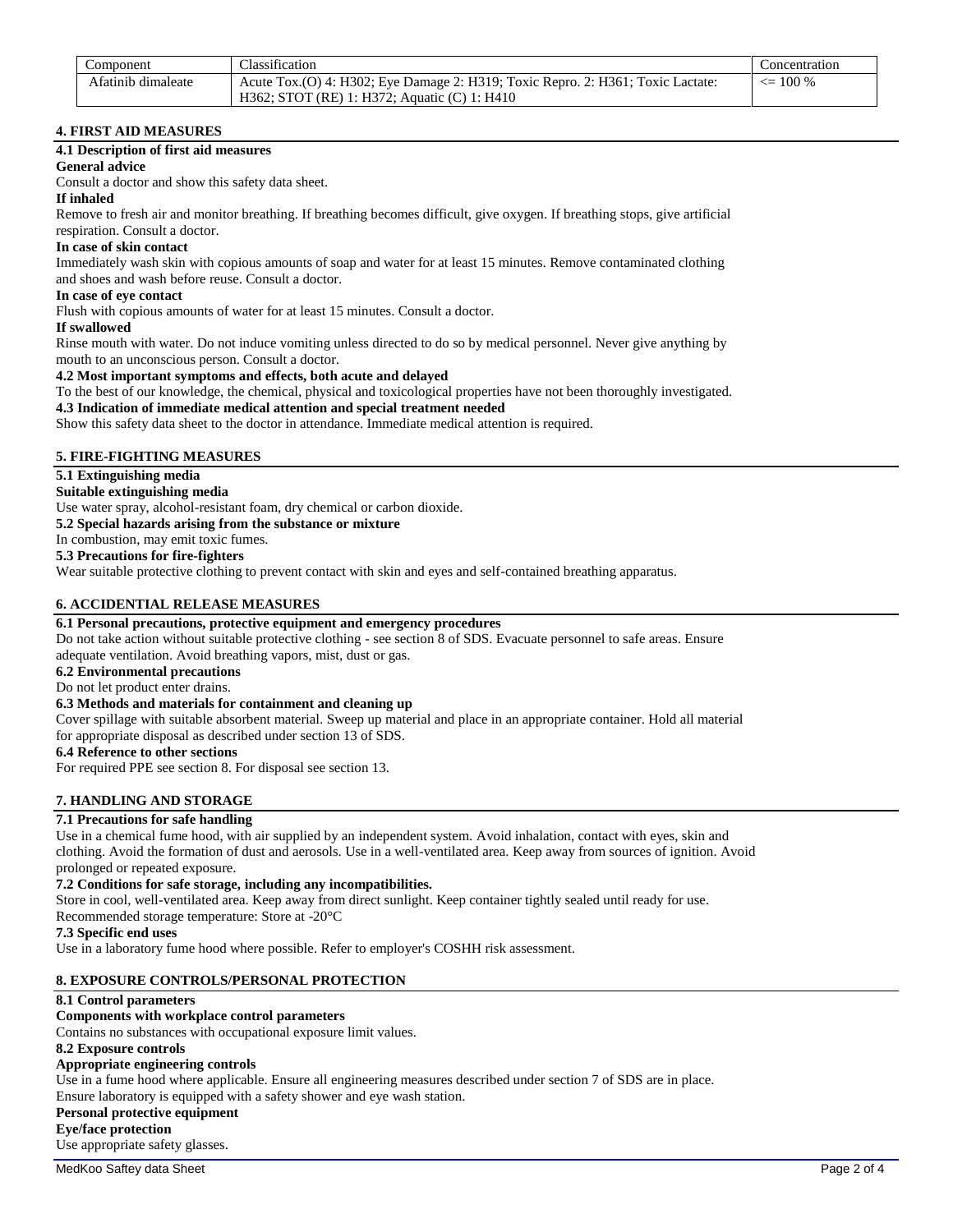# **Skin protection**

Use appropriate chemical resistant gloves (minimum requirement use standard BS EN 374:2003). Gloves should be inspected before use. Wash and dry hands thoroughly after handling.

# **Body protection**

Wear appropriate protective clothing.

# **Respiratory protection**

If risk assessment indicates necessary, use a suitable respirator.

## **9. PHYSICAL AND CHEMICAL PROPERTIES**

## **9.1 Information on basic physical and chemical properties**

Appearance a metal white to off white solid vapor pressure No data available Odor **No data available** No data available **No data available** Vapor density No data available Odor threshold No data available No data available<br>
No data available<br>
No data available<br>
No data available<br>
No data available<br>
No data available<br>
No data available<br>
No data available<br>
No data available<br>
No data available<br> Melting / freezing point No data available No data available Partition coefficient No data available Boiling point / range The No data available Auto-ignition temperature No data available Flash point No data available Decomposition temperature No data available Evaporation rate No data available Viscosity No data available Flammability (solid, gas) No data available Explosive properties No data available Upper / lower flammability or explosive limits

# No data available Oxidising properties No data available

No data available Solubility(ies) No data available No data available

## **9.2 Other safety information**

No data available

# **10. STABILITY AND REACTIVITY**

# **10.1 Reactivity**

Stable under recommended transport or storage conditions. **10.2 Chemical stability** Stable under recommended storage conditions. **10.3 Possibility of hazardous reactions** Hazardous reactions will not occur under normal transport or storage conditions. Decomposition may occur on exposure to conditions or materials listed below. **10.4 Conditions to avoid** Heat, moisture. **10.5 Incompatible materials** Strong acids/alkalis, strong oxidising/reducing agents. **10.6 Hazardous decomposition products** In combustion may emit toxic fumes. No known decomposition information.

# **11. TOXICOLOGICAL INFORMATION**

**11.1 Information on toxicological effects Acute Toxicity** No data available **Skin corrosion/irritation** Classification criteria are not met based on available data **Serious eye damage/irritation** Classification criteria are not met based on available data **Respiratory or skin sensitization** Classification criteria are not met based on available data **Germ cell mutagenicity** Classification criteria are not met based on available data **Carcinogenicity** Classification criteria are not met based on available data **Reproductive toxicity** Classification criteria are not met based on available data **Specific target organ toxicity - single exposure** Classification criteria are not met based on available data **Specific target organ toxicity - repeated exposure** Classification criteria are not met based on available data **Aspiration hazard** Classification criteria are not met based on available data **Symptoms / Routes of exposure** Inhalation: There may be irritation of the throat with a feeling of tightness in the chest. Ingestion: There may be irritation of the throat. Skin: There may be mild irritation at the site of contact. Eyes: There may be irritation and redness.